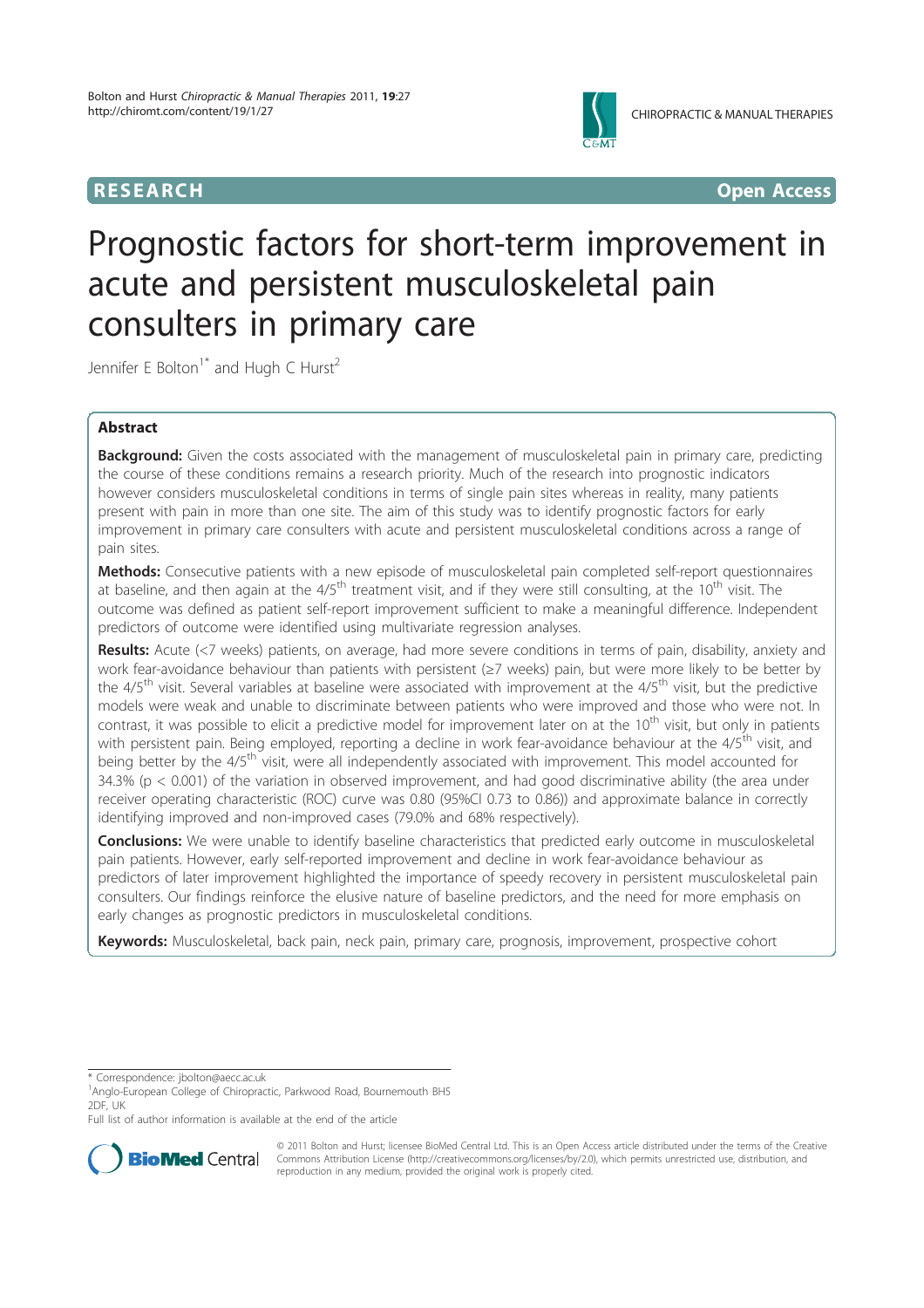## Background

Musculoskeletal disorders, including back, leg, neck, shoulder and arm pain, are costly and prevalent conditions most of which are managed in primary care [1]. The impact of these conditions has ramifications not only for the individual, but at a population level for healthcare utilisation and society at large. In spite of this, our biomedical understanding of the majority of these conditions is poor, and treatment effects are modest at best [2]. Moreover, although the consensus once was that acute episodes recovered within six weeks, it is now known that the clinical course of acute back and neck pain is not that simple, and more often than not beset with frequent recurrences and flare-ups [3-5].

It is apparent that musculoskeletal disorders are highly individualised and multidimensional, and that patients differ both in their response to treatment and in their recovery patterns. This presents enormous challenges to researchers using methodologies in the quantitative paradigm. For example, the modest average treatment effects may mask individual differences with some patients responding a great deal, and others hardly at all. This led, almost a decade ago, to calls for the identification of subgroups of patients either with more favourable prognoses or more likely to respond to particular treatments [2,6].

Unfortunately what was described then as the 'holy grail' of back pain research [7] has yet to produce clear answers in terms of either prognostic or treatment modifier factors. Consistent factors identified between exploratory studies remain elusive, and those factors that have been identified tend to explain relatively little of the variance in the outcome suggesting as yet unidentified predictors. Consequently, research into subgroups has faltered at the derivation stage and has yet to move on significantly to validation and impact studies [6,8].

Nevertheless, given the potential of clinical prediction research in improving patient care in musculoskeletal disorders, the pursuit of prognostic factors continues apace, predominantly in low back and neck and/or shoulder pain. Most recently, investigators in this field have distinguished between acute and chronic patients, arguing that predictors may differ given the different prognostic characteristics of these two groups [4,9,10]. Moreover, others have suggested that prognostic indicators may be common across different pain sites, and rather than distinguish between pain regions, predictors should be identified for musculoskeletal conditions in general [1].

The aim of this study therefore was to identify prognostic factors for short-term improvement in a large cohort of patients with acute and persistent musculoskeletal conditions across different pain sites, typical of those managed in primary care by GPs, physiotherapists, osteopaths and chiropractors.

## **Methods**

Data from new or new episode patients consulting for a range of musculoskeletal conditions at a chiropractic practice in Bristol, UK from November 2001 to December 2009 were collected prospectively. The only exclusion criteria were patients below the age of 17, and those not able to read and understand the questionnaires either because of limited fluency in the English language or being considered too elderly and frail to do so. Patients were asked to complete questionnaires in the reception area prior to their first consultation (baseline), then again in the reception area after their  $4<sup>th</sup>$  or 5<sup>th</sup> treatment session and, if they were still consulting, after their  $10^{th}$  visit. The data from these questionnaires were primarily used to inform the clinician and guide his/her decision-making during the course of treatment. However, patients were informed that the information would also be used anonymously for research purposes and that completion of the questionnaires was indicative of their consent. Ethics approval was given by the local ethics committee. Over the period of data collection, there were a number of chiropractors employed in the practice, and patients were treated pragmatically according to individual needs, including advice, spinal manipulation and mobilisation, dry needling and exercise in keeping with current guidelines [11].

### **Questionnaires**

The baseline questionnaire collected patient information relating to demographics, work status, lifestyle behaviours and attitudes, and clinical characteristics of the presenting complaint. Areas that the patient felt 'most pain' were categorised as: 'low back'; 'leg(s)'; 'neck'; 'shoulder(s)/arm (s)'; 'head' and 'other'. Patients were allowed to mark more than one area. The questionnaire also included the Bournemouth Questionnaire (BQ), a validated outcome measure for use in routine practice settings in back [12] and neck [13] pain patients. The BQ is a multidimensional instrument that can be used as either individual scores on each of seven 11-point numerical rating subscales covering (i) pain, (ii) disability (activities of daily living (ADL)), (iii) disability (social activities), (iv) anxiety, (v) depression, (vi) work, both inside and outside the home, fear-avoidance and (vii) locus of control, or as the total score (maximum 70). Additionally, patients completed a pain diagram. An overlay grid was used to measure the total area of pain anteriorly and posteriorly (each with a maximum score of 52 units). Inappropriate marking of the pain diagram, for example sporadic, nonphysiological patterns, pain markings outside the body, and use of additional words or symbols to describe the pain, was recorded by the clinician. At the  $4/5<sup>th</sup>$  and  $10<sup>th</sup>$ visits, patients completed the BQ as well as the Patient Global Impression of Change (PGIC) scale [14].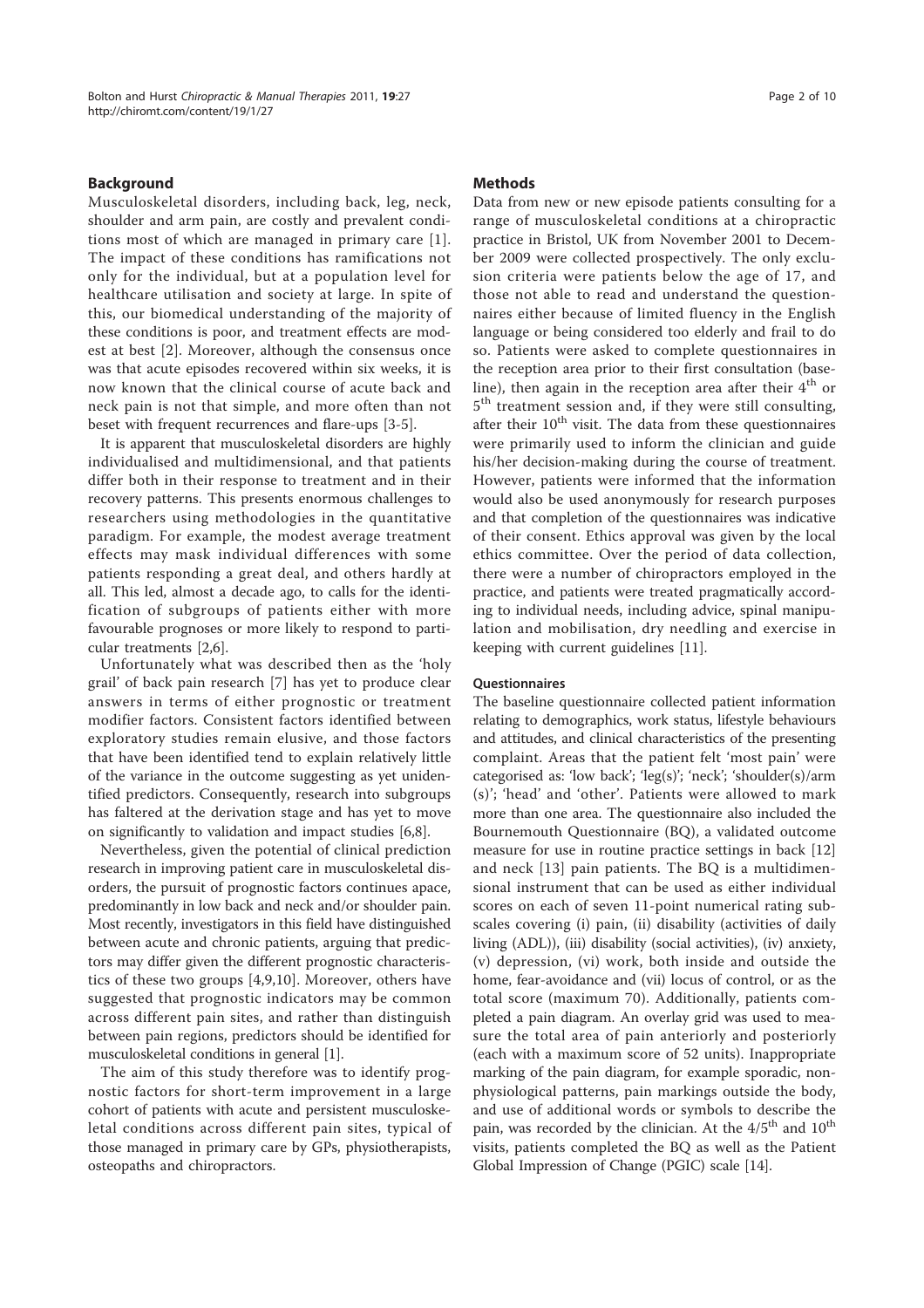### Prognostic (predictor) variables

A priori discussion between clinicians and researchers identified sociodemographic, biopsychosocial and clinical variables likely to be associated with prognosis in musculoskeletal conditions. Potential predictors were defined either as baseline variables, or as change (between visit) variables. Age, total area of body pain marked on the anterior and posterior pain drawings, and BQ scores and change scores were analysed as continuous variables. All other potential predictors recorded at baseline were dichotomised for ease of interpretation and clinical utility. Area of pain was dichotomised using the mean score for the sample  $\left\langle \langle 8/28 \rangle 8 \right\rangle$  units); injury/ trauma as a perceived cause of the pain (yes/no/don't know) was collapsed by 'don't know' responses recoded to 'no', expectation of change in condition over the next few weeks (recover or improve/stay about the same/get worse) by recoding to recovery (yes/no), and employment status (employed/working in the home/retired/ seeking work) by recoding to paid employment (yes/no). All other variables, which did not require recoding, included pain all over (yes/no), a similar complaint in the past (yes/no), medication use (a lot of the time/occasionally or never), satisfaction with current work status (yes/no), expectation of working normally in six months' time (yes/no), smoker (yes/no), alcohol consumption (regularly/never or hardly ever), level of physical activity compared to people of a similar age (more or about the same/less) and general health and well-being (excellent or good/fair or poor).

### **Outcome**

Outcomes were monitored using BQ total and subscale raw change (i.e. baseline minus treatment visit) scores. The outcome (improvement) for the prediction analysis was defined as those patients scoring either 6 (better, and a definite improvement that has made a real and worthwhile difference) or 7 (a great deal better, and a considerable improvement that has made all the difference) on the PGIC. All other patients  $(1 = no$ change or worse,  $2 =$  almost the same, hardly any change, 3 = a little better but no noticeable change,  $4 =$  somewhat better but no noticeable change,  $5 =$ moderately better and a slight and noticeable difference) were categorised as reporting no (meaningful) improvement.

### Data analysis

Baseline characteristics were compared between acute (current episode <7 weeks) and persistent (current episode ≥7 weeks) pain patients using the  $\text{chi}^2$  test and unpaired t test for categorical and continuous variables respectively. Within-patient differences in continuous variables were analysed using the paired t test.

For the prediction analysis, univariate logistic regression was carried out to determine those variables that were significantly associated with improvement at the 4/ 5<sup>th</sup> visit and at the 10<sup>th</sup> visit. The significance level was set at  $p \le 0.10$  to avoid excluding potential predictor variables. Significant variables ( $p \le 0.05$ ) independently associated with the outcome were subsequently entered into a forward stepwise multivariate logistic regression model. Variables were checked for redundancy by noting the correlation coefficients (r≥0.8) between variables in the presence of the other variables in the model. The independence of the variables was also assessed by noting the condition index  $( $20$ )$  of each variable calculated by re-running the final model using linear regression. The ability of the final model to discriminate between improvers and non-improvers was calculated from the area under the receiver operating characteristic curve (AUC) using patient self-report improvement as the external criterion. An AUC of 0.5 indicates no discrimination, 0.7 to 0.8 acceptable discrimination, and 0.9 excellent discrimination [15]. The adjusted  $% \mathbb{R}^{2}$  was used as the index of the percentage of the variance in the outcome explained by the model. All analyses were conducted using SPSS v17.

### Results

The baseline questionnaire was completed by 2,422 patients with musculoskeletal complaints amenable to chiropractic treatment. Patients reported pain in the following region(s), which were not mutually exclusive: 1,691 (70.0%) back pain, 973 (40.3%) neck pain, 686 (28.4%) shoulder and/or arm pain, 472 (19.6%) leg pain and 210 (8.7%) headache. Of 1,706 back pain patients, 420 (24.6%) reported accompanying leg pain, and 504 (29.6%) also had neck and/or shoulder/arm pain. Of 1,216 patients presenting with neck and/or shoulder/ arm pain, 522 (42.9%) had only neck pain and 231 (19.0%) had only shoulder/arm pain. Almost half (555, 45.8%) of patients with neck and/or upper extremity pain also reported pain in the back and/or leg.

The mean age of the sample was  $40.8$  (SD  $\pm$  14.21) years and the gender split was approximately equal (males: 1,184, 48.9%). The majority of the sample was in paid employment (1,899, 79.4%) with 221 (9.2%) retired, 146 (6.1%) working in the home, 63 (2.6%) seeking work and 62 (2.6%) students. The mean times between baseline and the  $4/5$ <sup>th</sup> visit, and between baseline and the  $10^{th}$  visit, were 16.8 ( $\pm$  10.49) and 51.6 ( $\pm$  15.36) days respectively.

### Acute vs. persistent pain

The characteristics of acute ( $n = 1,335, 56\%$ ) and persistent (n = 1,059, 44%) musculoskeletal pain patients are shown in table 1. Although significant, the difference in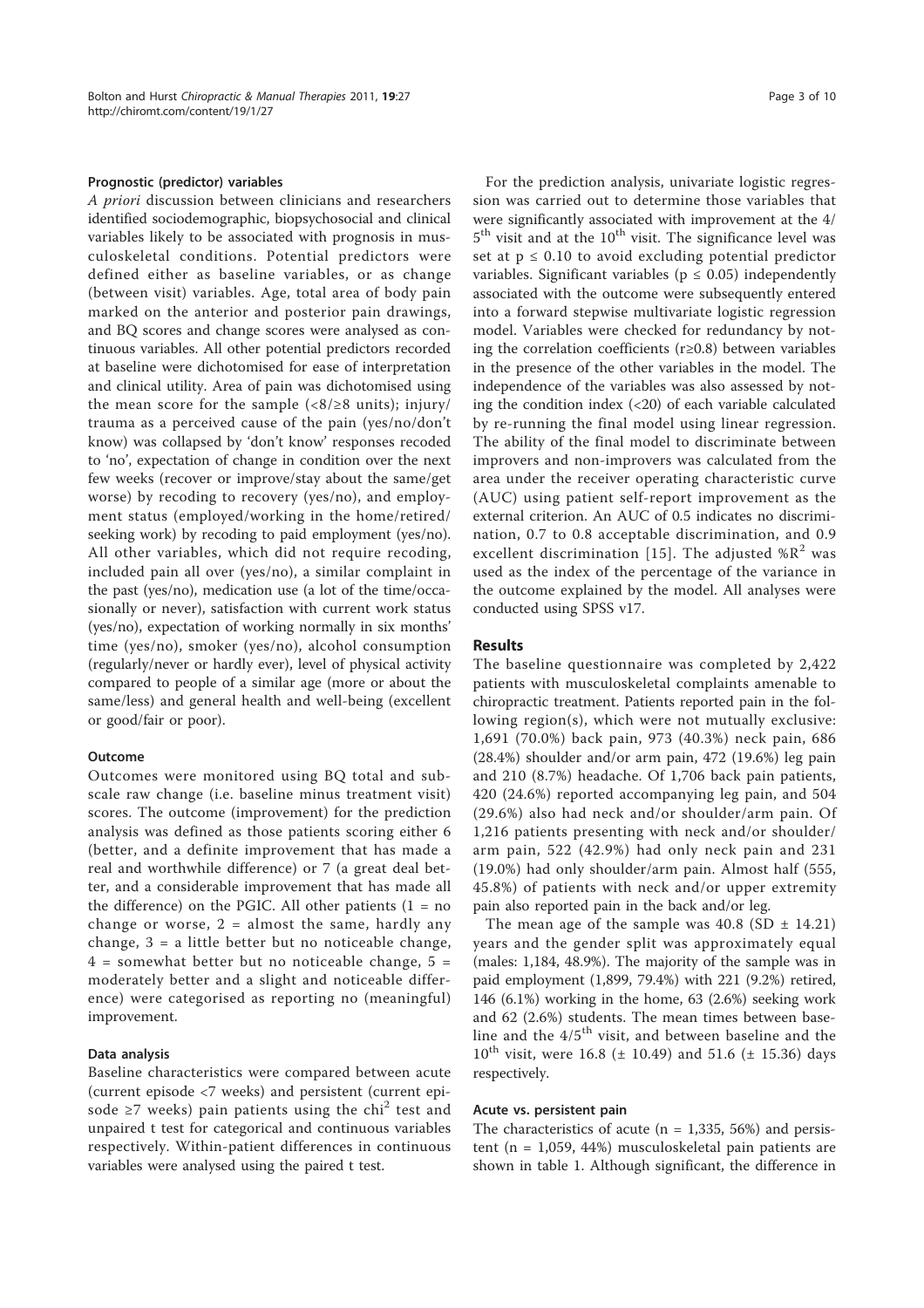| <b>Table 1 Baseline characteristics</b> |  |
|-----------------------------------------|--|
|-----------------------------------------|--|

| Characteristic                         | Acute (<7 weeks)<br>$(n = 1,335)$ | Missing data | Persistent (≥7 weeks)<br>$(n = 1,059)$ | <b>Missing</b> | *p-value |
|----------------------------------------|-----------------------------------|--------------|----------------------------------------|----------------|----------|
| Gender (male)                          | 674 (50.5)                        | $\Omega$     | 498 (47.0)                             | 0              | 0.092    |
| Age (years)                            | 40.2 ( $\pm$ 13.09)               | $\mathbf 0$  | 41.4 $(\pm 15.43)$                     | 0              | 0.032    |
| Pain diagram                           |                                   |              |                                        |                |          |
| Shaded area (mm):                      | 7.0 ( $\pm$ 5.51)                 | 0            | $8.3 (\pm 7.30)$                       | 0              | < 0.001  |
| Posterior                              | $1.5 (\pm 3.58)$                  | 0            | 2.6 $(\pm 4.79)$                       | 0              | < 0.001  |
| Anterior                               |                                   |              |                                        |                |          |
| Pain diagram:<br>$\geq 8$ mm           | 484 (36.3)                        | $\mathbf 0$  | 486 (45.9)                             | 0              | < 0.001  |
| Pain diagram:<br>Inappropriate marking | 145 (10.9)                        | 2(0.15)      | 193 (18.2)                             | 2(0.19)        | < 0.001  |
| Back pain                              | 984 (73.8)                        | 1(0.08)      | 685 (64.9)                             | 4(0.38)        | < 0.001  |
| Leg pain                               | 228 (17.2)                        | 6(0.45)      | 242 (23.0)                             | 5(0.47)        | < 0.001  |
| Neck pain                              | 465 (34.9)                        | 2(0.15)      | 501 (47.4)                             | 3(0.28)        | < 0.001  |
| Headache                               | 71(5.3)                           | 2(0.15)      | 137 (13.0)                             | 3(0.28)        | < 0.001  |
| Shoulder/arm pain                      | 318 (23.9)                        | 3(0.22)      | 362 (34.2)                             | 1(0.09)        | < 0.001  |
| Widespread pain                        | 23(1.7)                           | 19(1.4)      | 89 (8.6)                               | 28(2.6)        | < 0.001  |
| Caused by injury/trauma                | 354 (26.7)                        | 10(0.75)     | 250 (23.9)                             | 11(1.0)        | 0.112    |
| Past similar complaint                 | 891 (67.4)                        | 13 (0.97)    | 640 (62.4)                             | 34(3.2)        | 0.012    |
| Taking medication                      | 299 (22.7)                        | 17(1.3)      | 279 (26.6)                             | 10 (0.94)      | 0.028    |
| Expectation of recovery                | 1,048 (79.1)                      | 10(0.75)     | 505 (48.1)                             | 10(0.94)       | < 0.001  |
| Paid employment                        | 1,108 (83.8)                      | 13 (0.97)    | 773 (74.2)                             | 17(1.6)        | < 0.001  |
| Satisfied with work                    | 1,191 (93.4)                      | 60(4.5)      | 846 (86.6)                             | 82(7.7)        | < 0.001  |
| Smoker (ever)                          | 700 (52.5)                        | 2(0.15)      | 550 (52.0)                             | 2(0.19)        | 0.816    |
| Alcohol (regularly)                    | 1,032 (77.5)                      | 3(0.22)      | 718 (68.2)                             | 6(0.57)        | < 0.001  |
| Physically active                      | 1,136 (85.3)                      | 4(0.30)      | 794 (75.4)                             | 6(0.57)        | < 0.001  |
| In good general health                 | 1,204 (90.4)                      | 3(0.22)      | 866 (81.8)                             | 7(0.66)        | < 0.001  |

Values are numbers (%) for categorical and mean  $(\pm 5D)$  for continuous variables. N = number of observations.

\* Chi<sup>2</sup> test for categorical and unpaired t test for continuous variables.

age between the two groups was small, and there was no difference in gender distribution. Compared with acute patients, the persistent pain group had a lower proportion in paid employment and a lower proportion satisfied with their work status. As expected, a significantly lower proportion of patients with persistent pain expected to make a good recovery, considered themselves as physically active as people of a similar age and rated themselves in overall good health. Additionally, the mean area of the body shaded in pain was higher in patients with persistent pain, and a higher proportion described their pain as widespread. When reporting the area of their pain, more acute patients reported pain in the back. In contrast a higher proportion of persistent pain patients reported neck pain, upper extremity pain, leg pain and headache. Medication use was significantly higher in the persistent pain group. Interestingly, a statistically significantly higher proportion of acute patients described having similar complaints in the past. Baseline scores on the BQ for acute and persistent pain patients are shown in table 2. Patients in the acute group had statistically higher mean levels of pain and disability in

ADL and in social activities, anxiety and work fearavoidance beliefs.

All patients completed a follow-up questionnaire at the  $4^{th}/5^{th}$  visit. There was a significant (p < 0.001) decline in all seven BQ sub-scales from baseline to follow up in both groups of patients (table 2). The magnitude of this change however, was significantly greater in the acute group for all seven subscales of the BQ. In terms of improvement (i.e. scoring 6 or 7 on the PGIC scale), as expected a significantly ( $p < 0.001$ ) higher proportion (941, 70.6%) of patients in the acute group considered themselves as better at the  $4/5$ <sup>th</sup> visit compared to that (468, 44.3%) in the persistent pain group.

### Prognostic variables

Thirty potential predictor variables for improvement at the  $4/5^{\text{th}}$  and at the 10<sup>th</sup> visits were investigated.

Improvement at  $4/5^{\rm th}$  visit

# Acute patients

In acute patients, being male, taking medication for the pain complaint, being in paid employment, being a smoker and expecting to make a good recovery were all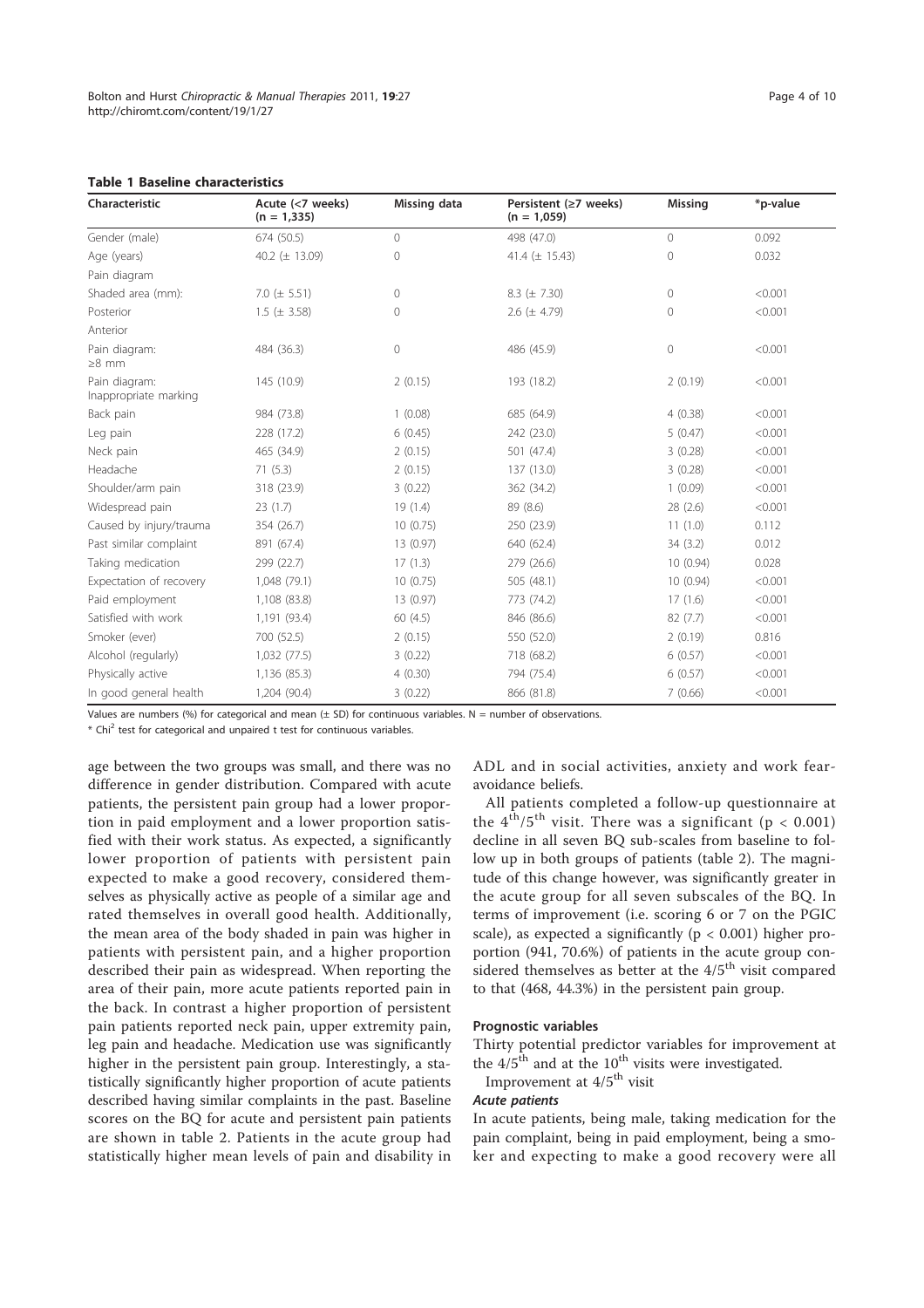| BQ scores:                                  | <b>Baseline</b>        |                 | Change scores at 4/5 <sup>th</sup> visit |                        |          |                        |                        |                             |                        |          |
|---------------------------------------------|------------------------|-----------------|------------------------------------------|------------------------|----------|------------------------|------------------------|-----------------------------|------------------------|----------|
|                                             | Acute<br>$(n = 1,335)$ | Missing<br>data | Persistent<br>$(n = 1,059)$              | <b>Missing</b><br>data | *p-value | Acute<br>$(n = 1,335)$ | <b>Missing</b><br>data | Persistent<br>$(n = 1,059)$ | <b>Missing</b><br>data | *p-value |
| Pain                                        | 6.0(2.12)              | 14              | 5.5(2.21)                                | 3                      | < 0.001  | 3.4(2.44)              | 16                     | 2.1(2.32)                   | $\overline{4}$         | < 0.001  |
| Disability in activities of<br>daily living | 5.6(2.69)              | 13              | 4.5(2.75)                                |                        | < 0.001  | 3.5(2.88)              | 14                     | .8(2.64)                    | 3                      | < 0.001  |
| Disability in social<br>activities          | 5.3(3.07)              | 18              | 4.0(3.03)                                | 6                      | < 0.001  | 3.4(3.17)              | 20                     | 1.7(2.68)                   | 9                      | < 0.001  |
| Anxiety                                     | 5.0(2.78)              | 8               | 4.7(2.90)                                | 5                      | 0.025    | 2.7(2.97)              | 11                     | 1.8 (2.97)                  | 6                      | < 0.001  |
| Depression                                  | 3.2(2.90)              | 10              | 3.3(2.96)                                | 4                      | 0.504    | 1.7(2.81)              | 13                     | 1.3 (2.89)                  | 8                      | < 0.001  |
| Fear-avoidance beliefs                      | 4.7(3.06)              | 34              | 4.4(3.02)                                | 16                     | 0.007    | 2.3(3.23)              | 38                     | 1.5(3.03)                   | 21                     | < 0.001  |
| Locus of control                            | 5.0(2.59)              | 20              | 4.9(2.78)                                | 12                     | 0.689    | 2.8(2.97)              | 28                     | 1.8 (2.86)                  | 16                     | < 0.001  |
| Total score                                 | 34.8 (13.69)           | 60              | 31.2 (14.45)                             | 29                     | < 0.001  | 19.7 (14.67)           | - 77                   | 12.0 (13.29)                | 43                     | < 0.001  |

Table 2 Bournemouth Questionnaire (BQ) scores at baseline and change scores at 4/5<sup>th</sup> visit

Values are means  $(\pm$  SD).  $*$  unpaired t test.

positively associated with improvement (table 3). Similarly, scoring high at baseline on the BQ sub-scales, apart from depression, increased the odds of improvement at the  $4/5$ <sup>th</sup> visit. In contrast, having a high area marked on the pain drawing and having upper extremity pain reduced the odds of improvement.

In the subsequent multivariate analysis (table 4) being male, expecting to make a good recovery, being in paid employment and high levels on the BQ disability scales (ADL and social activities) were all independently associated with improvement. Marking a high area on the pain drawing was independently associated with reduced odds of improvement. However, the model only explained a small amount (7.4%) of variance in the outcome and showed little ability (AUC 0.64) to discriminate between improved and non-improved patients.

### Persistent pain patients

Fewer variables were associated with improvement at the  $4/5$ <sup>th</sup> visit (table 3). Patients with neck pain were significantly more likely to be improved, as were patients expecting to make a good recovery and those patients who considered themselves to be in good general health. Patients who reported drinking alcohol had reduced odds of improvement.

In the multivariate analysis (table 4), having neck pain, expecting to make a good recovery and being in good general health were independently associated with improvement at the  $4/5$ <sup>th</sup> visit. Drinking alcohol was independently associated with reduced odds of improvement. However, the final model again explained very little (3.9%) of the variance in observed improvement, and poor discriminative ability (AUC 0.60).

Improvement at 10<sup>th</sup> visit

At the  $10^{th}$  visit, the number of patients still consulting was significantly reduced. Of the 1,335 acute patients, improvement data at the  $10^{th}$  visit were available on 168 (11.4%) patients, of whom only 25 (14.9%)

reported they were not improved. As a result, there was insufficient data for multivariate regression analysis in this group.

### Persistent pain patients

For patients with persistent pain, of the original group of 1,059, data were available on 185 (17.5%), of whom 76 (41.1%) were not improved at the  $10^{th}$  visit. Table 5 shows the univariate association between baseline variables, BQ change variables and PGIC data at the  $4/5^{\text{th}}$ visit, and improvement at the  $10^{th}$  visit. Reporting a similar condition in the past at baseline was negatively associated with improvement. Being in paid employment, being a smoker and higher baseline BQ scores in disability in ADL and social activities, and in work fearavoidance behaviour, were all associated with increased odds of improvement at the  $10^{th}$  visit. Considering the change variables, the BQ total and sub-scale change scores, and being better at the  $4/5$ <sup>th</sup> visit, were all associated with improvement at the  $10^{th}$  visit.

To avoid over-fitting the model given the relatively small number of patients (109 outcome events (improvement)), only those predictor variables significant at the 5% level were entered in the multivariate model. The change in total BQ was excluded to avoid colinearity between this and the BQ sub-scale scores. From the 12 variables entered, three variables were independently associated with improvement at the  $10^{th}$ visit (table 5). These were improvement at the  $4/5$ <sup>th</sup> visit, being in paid employment, and decline in work fear-avoidance behaviour at the 4/5<sup>th</sup> visit. The model correctly predicted 74.4% of patients (compared to the observed 58.3%) improving at the  $10^{th}$  visit. The predictive model accounted for 34.3% of the variation in observed improvement, had good discriminative ability (AUC 0.80) and an approximate balance of correctly identifying improved and non-improved cases (79.0% and 68% respectively).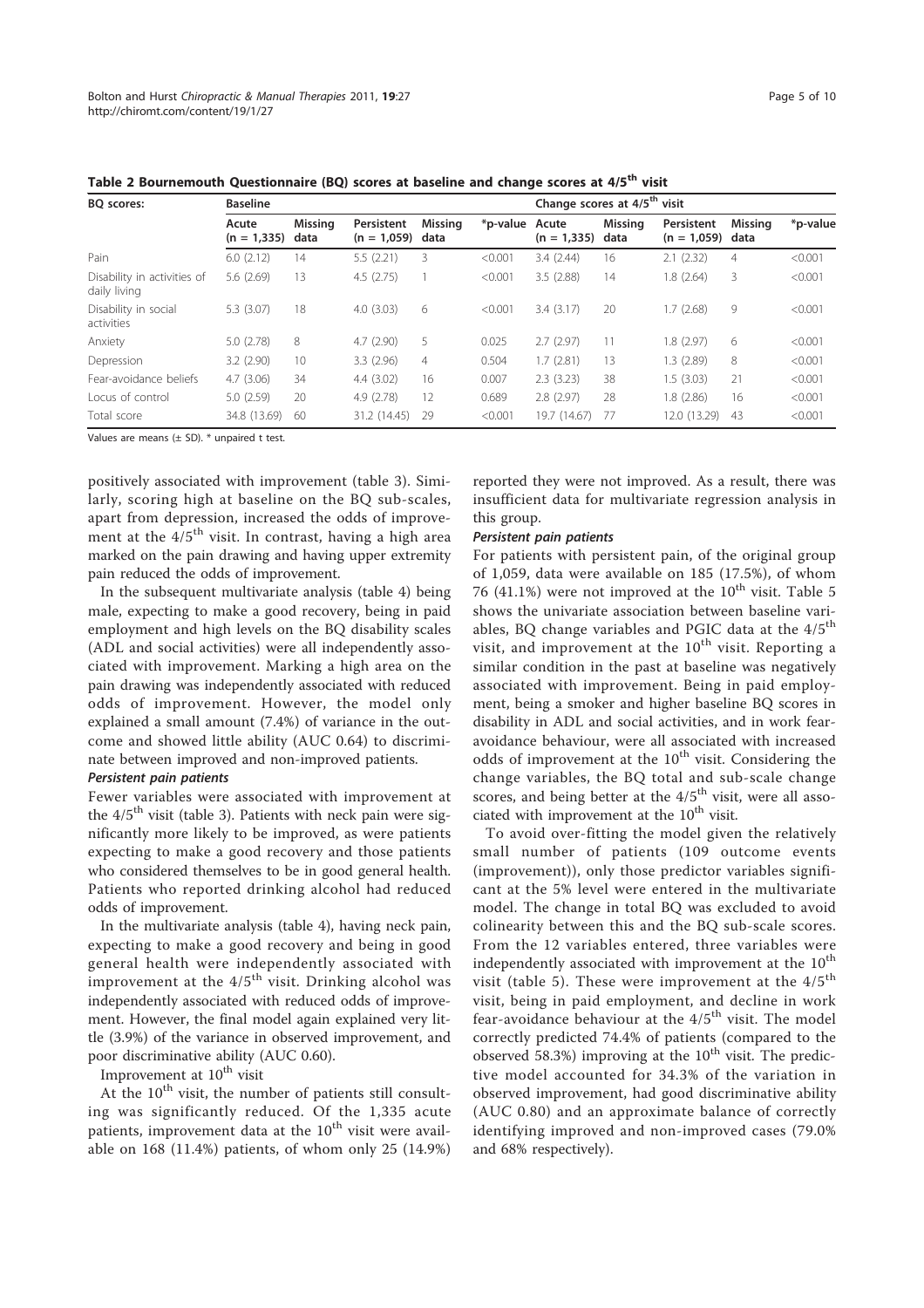# Table 3 Univariate logistic regression analysis of potential predictors at baseline for improvement at 4/5<sup>th</sup> visit

|                                           | Acute ( $n = 1,335$ )  |         | Persistent ( $n = 1,059$ ) |         |  |
|-------------------------------------------|------------------------|---------|----------------------------|---------|--|
| Predictor variable                        | Unadjusted OR (95% CI) | p-value | Unadjusted OR (95% CI)     | p-value |  |
| Gender (male)                             | 1.31 (1.03 to 1.66)    | 0.025   | 0.92 (0.72 to 1.18)        | 0.514   |  |
| *Age (higher)                             | 0.99 (0.99 to 1.00)    | 0.192   | 1.00 (0.99 to 1.01)        | 0.955   |  |
| *Posterior area body pain (higher)        | 0.99 (0.97 to 1.01)    | 0.231   | 0.99 (0.97 to 1.01)        | 0.213   |  |
| *Anterior area body pain (higher)         | 1.02 (0.98 to 1.06)    | 0.275   | 0.99 (0.96 to 1.01)        | 0.360   |  |
| Marked area of posterior body pain (high) | 0.77 (0.59 to 0.95)    | 0.018   | 0.92 (0.72 to 1.17)        | 0.494   |  |
| Inappropriate markings                    | 0.99 (0.68 to 1.44)    | 0.938   | $0.81$ (0.59 to 1.11)      | 0.195   |  |
| Back pain                                 | 1.16 (0.89 to 1.51)    | 0.275   | 0.81 (0.63 to 1.05)        | 0.113   |  |
| Leg pain                                  | 0.84 (0.62 to 1.14)    | 0.268   | 0.96 (0.72 to 1.28)        | 0.784   |  |
| Neck pain                                 | $0.90$ (0.70 to 1.14)  | 0.374   | 1.34 (1.05 to 1.70)        | 0.020   |  |
| Headache                                  | 0.80 (0.49 to 1.34)    | 0.409   | 1.19 (0.83 to 1.71)        | 0.342   |  |
| Shoulder and/or arm pain                  | 0.69 (0.53 to 0.90)    | 0.007   | 1.01 (0.78 to 1.30)        | 0.968   |  |
| Widespread pain                           | 0.79 (0.33 to 1.87)    | 0.584   | 0.87 (0.56 to 1.35)        | 0.533   |  |
| Trauma                                    | 1.03 (0.79 to 1.35)    | 0.804   | 1.07 (0.80 to 1.42)        | 0.648   |  |
| Similar complaint in past                 | 0.94 (0.73 to 1.21)    | 0.632   | 0.94 (0.73 to 1.22)        | 0.657   |  |
| Taking medication                         | 1.43 (1.06 to 1.92)    | 0.019   | 1.03 (0.78 to 1.36)        | 0.835   |  |
| Expect to recover                         | 1.68 (1.27 to 2.23)    | 0.001   | 1.57 (1.23 to 2.01)        | 0.001   |  |
| Paid employment                           | 1.41 (1.04 to 1.93)    | 0.028   | 1.00 (0.76 to 1.33)        | 0.981   |  |
| Satisfied with work status                | 0.80 (0.48 to 1.33)    | 0.391   | 1.19 (0.82 to 1.73)        | 0.368   |  |
| Smoke                                     | 1.28 (1.01 to 1.62)    | 0.042   | 1.02 (0.80 to 1.30)        | 0.882   |  |
| Alcohol                                   | 0.95 (0.72 to 1.26)    | 0.728   | 0.74 (0.57 to 0.96)        | 0.023   |  |
| Physically active                         | 1.18 (0.85 to 1.63)    | 0.326   | 1.01 (0.76 to 1.34)        | 0.948   |  |
| In good health                            | 1.19 (0.81 to 1.76)    | 0.384   | 1.66 (1.19 to 2.30)        | 0.003   |  |
| *BQ Pain                                  | 1.11 (1.05 to 1.17)    | 0.001   | 1.03 (0.97 to 1.09)        | 0.340   |  |
| *BQ Disability                            | 1.16 (1.11 to 1.21)    | 0.001   | 1.03 (0.99 to 1.08)        | 0.194   |  |
| *BQ Social disability                     | 1.14 (1.10 to 1.19)    | 0.001   | 1.02 (0.98 to 1.06)        | 0.407   |  |
| *BQ Anxiety                               | 1.07 (1.03 to 1.12)    | 0.001   | 1.03 (0.99 to 1.07)        | 0.197   |  |
| *BQ Depression                            | 0.99 (0.95 to 1.03)    | 0.510   | 1.01 (0.97 to 1.06)        | 0.494   |  |
| *BQ WFAB                                  | 1.06 (1.02 to 1.10)    | 0.003   | 1.00 (0.96 to 1.04)        | 0.962   |  |
| *BQ LOC                                   | 1.06 (1.02 to 1.11)    | 0.010   | 0.98 (0.94 to 1.02)        | 0.324   |  |
| *BQ Total                                 | 1.02 (1.01 to 1.03)    | 0.001   | 1.00 (1.00 to 1.01)        | 0.334   |  |

\*Continuous variables

# Table 4 Multivariate logistic regression analysis of prognostic predictors at baseline for improvement at 4/5<sup>th</sup> visit

|                                  | Coefficient | <b>OR</b> | 95% CI       | p-value | Sensitivity; Specificity; Percentage correctly<br>predicted; Area under ROC (95% CI); Adjusted $R^2$ |
|----------------------------------|-------------|-----------|--------------|---------|------------------------------------------------------------------------------------------------------|
| Acute $N = 1,335$                |             |           |              |         |                                                                                                      |
| Gender (male)                    | 0.26        | 1.30      | 1.01 to 1.68 | 0.044   | 97.2%; 9.6%; 70.8%; 0.64 (0.61 to 0.68); 7.4%                                                        |
| High area marked on pain drawing | 0.27        | 0.76      | 0.59 to 0.99 | 0.040   |                                                                                                      |
| Expect to recover                | 0.34        | 1.40      | 1.04 to 1.89 | 0.025   |                                                                                                      |
| In paid employment               | 0.34        | 1.40      | 1.00 to 1.95 | 0.050   |                                                                                                      |
| BQ (ADL disability)              | 0.085       | 1.09      | 1.02 to 1.16 | 0.012   |                                                                                                      |
| BQ (Social disability)           | 0.072       | 1.08      | 1.01 to 1.14 | 0.016   |                                                                                                      |
| Persistent<br>$N = 1,059$        |             |           |              |         |                                                                                                      |
| Neck pain                        | 0.29        | 1.34      | 1.04 to 1.73 | 0.022   | 37.0%; 74.1%; 57.7%; 0.60 (0.56 to 0.63); 3.9%                                                       |
| Expect to recover                | 0.42        | 1.53      | 1.19 to 1.96 | 0.001   |                                                                                                      |
| In good health                   | 0.51        | 1.67      | 1.19 to 2.35 | 0.003   |                                                                                                      |
| Alcohol                          | 0.29        | 0.75      | 0.57 to 0.98 | 0.034   |                                                                                                      |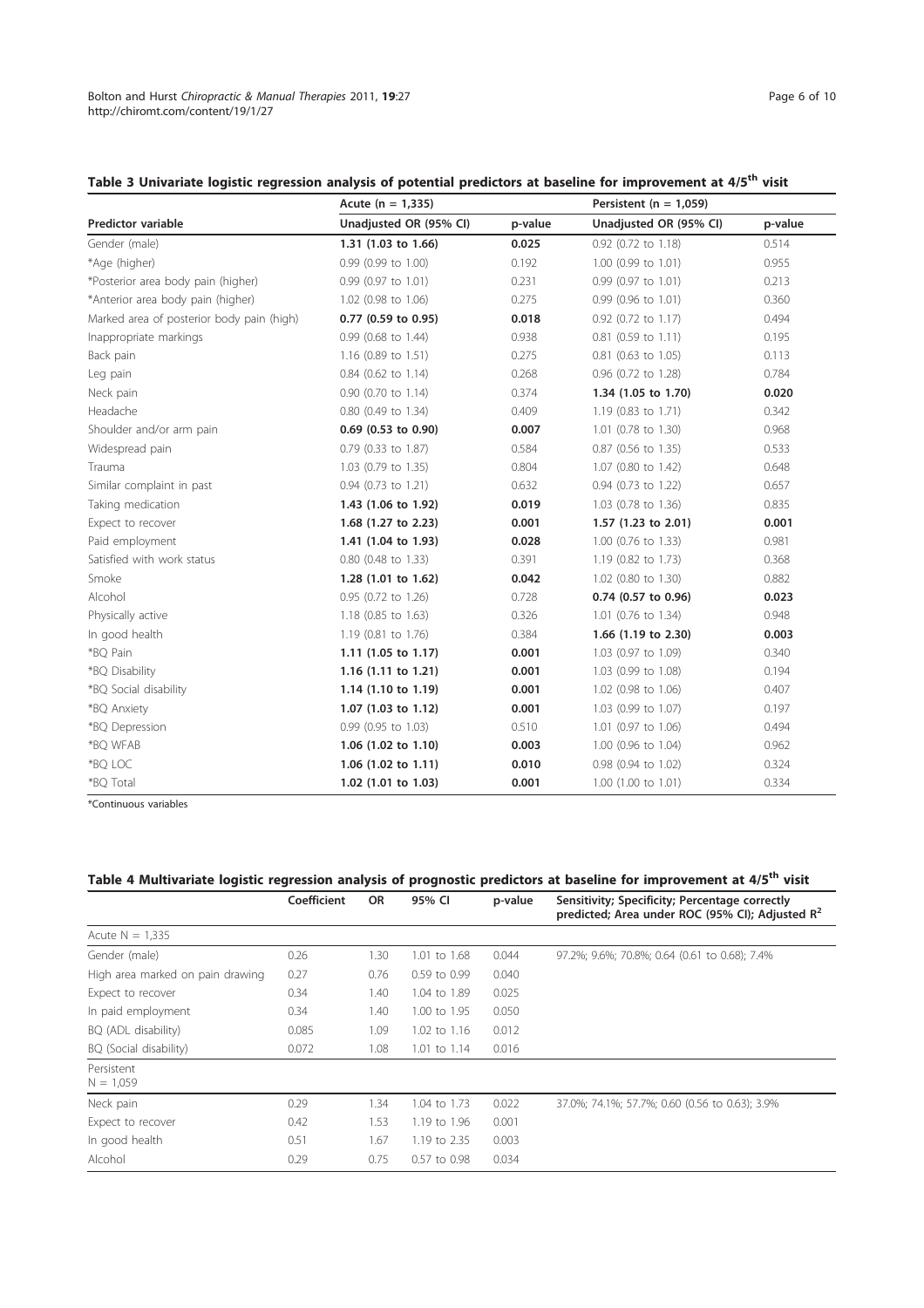| Persistent $N = 185$                         | Univariate                       |       | <b>Multivariate</b>             |               |                                                                                                                                                      |
|----------------------------------------------|----------------------------------|-------|---------------------------------|---------------|------------------------------------------------------------------------------------------------------------------------------------------------------|
| Predictor variable:                          | <b>Unadjusted OR</b><br>(95% CI) |       | p-value Adjusted OR<br>(95% CI) | p-value Model |                                                                                                                                                      |
| Baseline:                                    |                                  |       |                                 |               |                                                                                                                                                      |
| Gender (male)                                | $1.17$ (0.65 to 2.10)            | 0.602 |                                 |               |                                                                                                                                                      |
| *Age (higher)                                | 1.00 (0.98 to 1.01)              | 0.615 |                                 |               |                                                                                                                                                      |
| *Posterior area body pain<br>(higher)        | 0.98 (0.94 to 1.02)              | 0.320 |                                 |               |                                                                                                                                                      |
| *Anterior area body pain<br>(higher)         | 0.99 (0.93 to 1.05)              | 0.732 |                                 |               |                                                                                                                                                      |
| Marked area of posterior<br>body pain (high) | 1.22 (0.68 to 2.19)              | 0.510 |                                 |               |                                                                                                                                                      |
| Inappropriate markings                       | 0.59 (0.29 to 1.23)              | 0.158 |                                 |               |                                                                                                                                                      |
| Back pain                                    | 0.94 (0.49 to 1.78)              | 0.846 |                                 |               |                                                                                                                                                      |
| Leg pain                                     | 1.14 $(0.57$ to 2.29)            | 0.706 |                                 |               |                                                                                                                                                      |
| Neck pain                                    | $0.74$ (0.41 to 1.34)            | 0.319 |                                 |               |                                                                                                                                                      |
| Headache                                     | 0.97 (0.41 to 2.32)              | 0.950 |                                 |               |                                                                                                                                                      |
| Shoulder and/or arm<br>pain                  | 1.28 (0.67 to 2.40)              | 0.435 |                                 |               |                                                                                                                                                      |
| Widespread pain                              | 0.77 (0.27 to 2.22)              | 0.628 |                                 |               |                                                                                                                                                      |
| Trauma                                       | 1.44 (0.69 to 2.96)              | 0.330 |                                 |               |                                                                                                                                                      |
| Similar complaint in past                    | 0.56 (0.28 to 1.09)              | 0.085 |                                 |               |                                                                                                                                                      |
| Taking medication                            | $0.59$ (0.31 to 1.13)            | 0.113 |                                 |               |                                                                                                                                                      |
| Expect to recover                            | 1.59 (0.87 to 2.88)              | 0.130 |                                 |               |                                                                                                                                                      |
| Paid employment                              | 2.06 (1.07 to 3.98)              | 0.031 | 2.26 (1.03 to 4.99)             | 0.043         |                                                                                                                                                      |
| Satisfied with work status                   | 0.80 (0.33 to 1.92)              | 0.613 |                                 |               |                                                                                                                                                      |
| Smoke                                        | 1.85 (1.01 to 3.36)              | 0.045 |                                 |               |                                                                                                                                                      |
| Alcohol                                      | 0.67 (0.37 to 1.24)              | 0.207 |                                 |               |                                                                                                                                                      |
| Physically active                            | 1.32 (0.66 to 2.63)              | 0.429 |                                 |               |                                                                                                                                                      |
| In good health                               | 1.77 (0.86 to 3.63)              | 0.121 |                                 |               |                                                                                                                                                      |
| *BQ Pain                                     | 1.07 (0.93 to 1.24)              | 0.338 |                                 |               |                                                                                                                                                      |
| *BQ Disability                               | 1.19 (1.05 to 1.34)              | 0.006 |                                 |               |                                                                                                                                                      |
| *BQ Social disability                        | 1.10 (0.99 to 1.22)              | 0.086 |                                 |               |                                                                                                                                                      |
| *BQ Anxiety                                  | $1.02$ (0.93 to 1.13)            | 0.668 |                                 |               |                                                                                                                                                      |
| *BQ Depression                               | $0.99$ (0.89 to 1.09)            | 0.784 |                                 |               |                                                                                                                                                      |
| *BQ WFAB                                     | 1.14 (1.02 to 1.27)              | 0.017 |                                 |               |                                                                                                                                                      |
| *BQ LOC                                      | 1.00 (0.89 to 1.12)              | 0.973 |                                 |               |                                                                                                                                                      |
| *BQ Total                                    | 1.02 (0.99 to 1.04)              | 0.156 |                                 |               |                                                                                                                                                      |
| At 4/5 <sup>th</sup> visit:                  |                                  |       |                                 |               |                                                                                                                                                      |
| *Change BQ Pain                              | 1.33 (1.13 to 1.56)              | 0.001 |                                 |               |                                                                                                                                                      |
| *Change BQ Disability                        | 1.37 (1.19 to 1.58)              | 0.001 |                                 |               |                                                                                                                                                      |
| *Change BQ Social<br>disability              | 1.19 (1.05 to 1.35)              | 0.005 |                                 |               |                                                                                                                                                      |
| *Change BQ Anxiety                           | 1.16 (1.05 to 1.29)              | 0.004 |                                 |               |                                                                                                                                                      |
| *Change BQ Depression                        | 1.16 (1.04 to 1.29)              | 0.008 |                                 |               |                                                                                                                                                      |
| *Change BQ WFAB                              | 1.30 (1.16 to 1.47)              | 0.001 | 1.26 $(1.11$ to 1.44)           | 0.001         |                                                                                                                                                      |
| *Change BQ LOC                               | 1.27 (1.11 to 1.44)              | 0.001 |                                 |               |                                                                                                                                                      |
| *Change BQ Total                             | 1.07 (1.04 to 1.10)              | 0.001 |                                 |               |                                                                                                                                                      |
| Improved 4/5 <sup>th</sup> visit             | 6.24 (3.15 to 12.36) 0.001       |       | 5.42 (2.59 to 11.35) 0.001      |               | Sensitivity; Specificity; Percentage correctly predicted;<br>Area under ROC (95% CI); Adjusted R2<br>79.0%; 68.0%; 74.4%; 0.80 (0.73 to 0.86); 34.3% |

### Table 5 Univariate and multivariate logistic regression analysis of prognostic predictors (baseline and change) for improvement at 10<sup>th</sup> visit (persistent pain patients only)

\*Continuous variables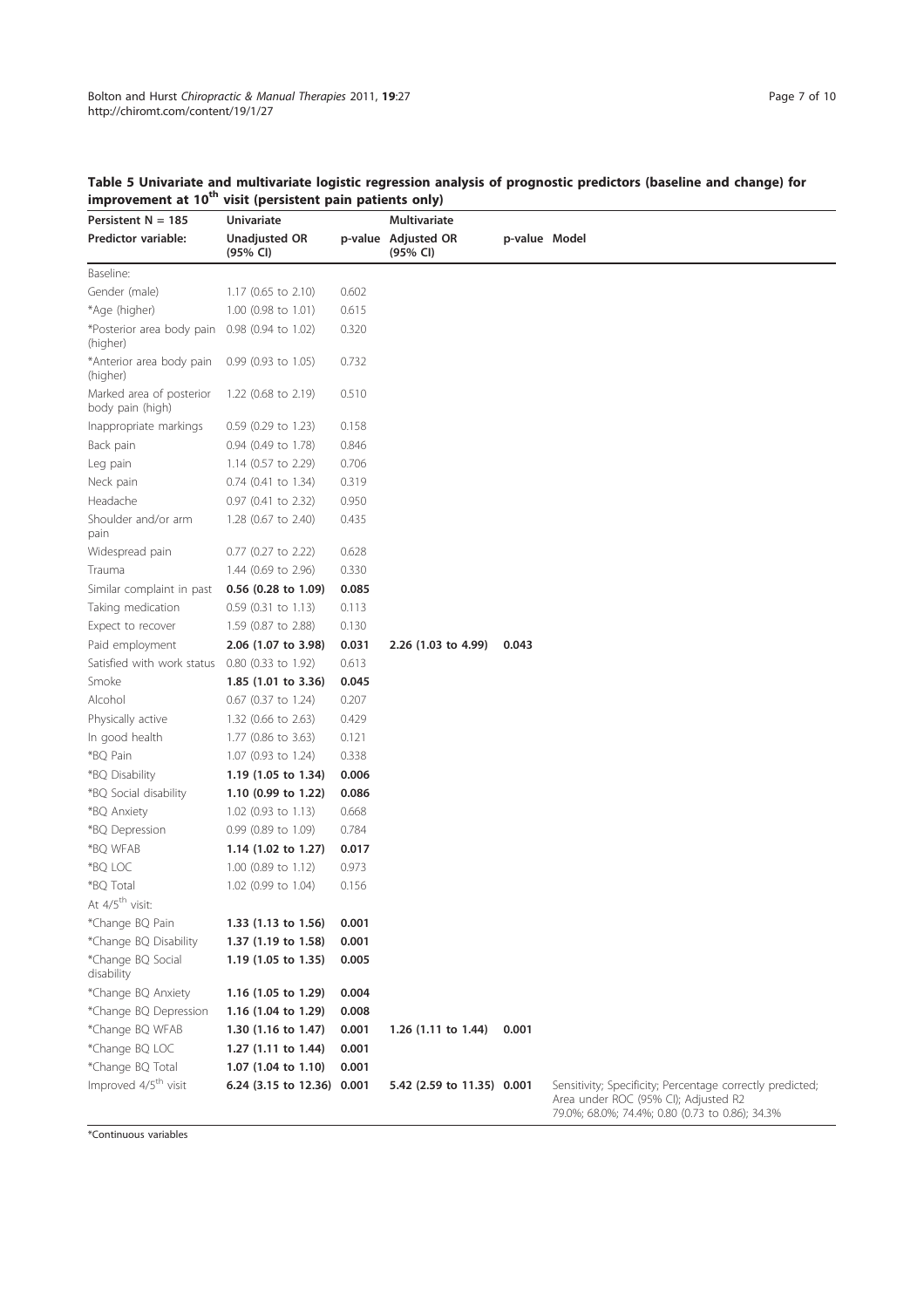### **Discussion**

This study identified prognostic variables in patients consulting for acute and persistent musculoskeletal pain conditions. We chose to use patient self-report improvement as the outcome, and used a rigorous cut-off for improvement that was meaningful to the patient. It has been shown that patients' perception of improvement is multi-factorial and more complex than either alleviation of symptoms or improvement in function alone [16,17]. We made the distinction between acute and persistent pain in line with the NICE guideline on the management of pain greater than 6 weeks [11]. Our results showed clear differences, on average, between these two groups in terms of more area in pain, widespread pain and lower expectations of recovery in those with persistent pain. In contrast, acute patients were more likely to be in employment, satisfied with their work status, and consider themselves to be physically active and in general good health. Musculoskeletal conditions in acute patients were more severe at baseline, with higher levels of pain, disability, anxiety and work fear-avoidance behaviour than those with persistent pain. In spite of greater severity however, acute patients got better faster, and by the  $4/5$ <sup>th</sup> visit (approximately 2 weeks on average) a greater proportion reported that they were better.

A significant proportion of patients in this study reported pain in more than one site, illustrating the difficulty of investigating musculoskeletal disorders on the basis of regional pain. In spite of this, most musculoskeletal research in primary care confines itself to single pain sites, for example low back pain, even though inevitably a proportion of participants will have musculoskeletal pain elsewhere. In spite of this, in a systematic review of prognostic factors in musculoskeletal pain, only 4 out of 45 included studies investigated patients with general musculoskeletal pain [1].

Expecting to make a good recovery was strongly associated with early improvement by the  $4/5^{\rm th}$  visit in both acute and persistent pain patients, but apart from this no other predictors were the same in these two groups. This contrasts with the study by Grotle et al. [10] that suggested considerable overlap in prognostic indicators for outcome between acute (<3 months) and chronic (>3 months) low back pain patients. Similar overlap in prognostic factors was found in patients with acute (<2 weeks) [4] and chronic (> 3 months) [9] low back pain. In the present study, being male, being in paid employment, being a smoker, high BQ baseline levels and taking medication were all associated with early recovery in acute patients, while marking a higher area on the pain drawing and having upper extremity pain were negatively associated. In patients with persistent pain, having neck pain and reporting being in good health were positively associated, whereas alcohol consumption was

negatively associated. However, in both acute and persistent pain patients the predictive models explained very little of the variance in improvement by  $4/5$ <sup>th</sup> visit, suggesting that other factors, not measured in this study, are important. For example, longer pain duration has been identified as one of the few consistent predictive factors in back and neck pain [1]. However, as we used this variable to subgroup our population, it was not entered as a potential predictor. Similarly, we did not measure improvement before the  $4<sup>th</sup>$  visit, which in another prognostic study in chiropractic patients, being better at the 2<sup>nd</sup> visit was identified as a strong predictor of improvement at the  $4^{th}$  [18]. It may also be the case that it is not possible to predict early recovery from baseline variables, particularly in acute patients with generally rapid recovery.

We were unable to investigate prognostic factors for improvement at the  $10^{th}$  visit in acute patients because most of these patients had ceased to consult. Although this might be presumed to be because they were no longer in pain, this may not be the case [3]. In contrast, sufficient numbers of persistent pain patients still consulting allowed us to proceed with analysis. Being in paid employment, being a smoker, and high levels of baseline disability and work fear-avoidance behaviour were all positively associated with improvement by the  $10<sup>th</sup>$  visit, while having a similar condition in the past was negatively associated. Declines in all the BQ subscales between baseline and the  $4/5$ <sup>th</sup> visit, and reporting improvement on the PGIC scale at the  $4/5$ <sup>th</sup> visit, were also positively associated with improvement at the  $10^{th}$ visit. In the final predictive model, being better at the 4/ 5<sup>th</sup> visit was by far the strongest predictor, together with being in paid employment and reporting a decline in work fear-avoidance behaviour at the  $4/5^{\text{th}}$  visit. This result echoes that shown by others [18,19] that early changes may be more important as predictors in musculoskeletal conditions than variables measured at baseline. In other words, that unless a patient improves quickly, the prognosis, at least in the short-term, is poor. It also calls into question the use of screening tools at baseline to identify patients at risk of poor prognosis, and the need for inclusion of early changes in addition to baseline factors in future prognostic research. The other factors that were independently associated with improvement were a decline in work fear-avoidance behaviour and being in paid employment. In a recent study, fear of pain was found to be a significant predictor of outcome in back pain patients [10], although a systematic review of fear-avoidance behaviour and prognosis in back pain [20] reported no convincing evidence of a link. In support of our findings on employment status as a prognostic factor, Grotle and co-workers [10] showed that being non-employed was associated with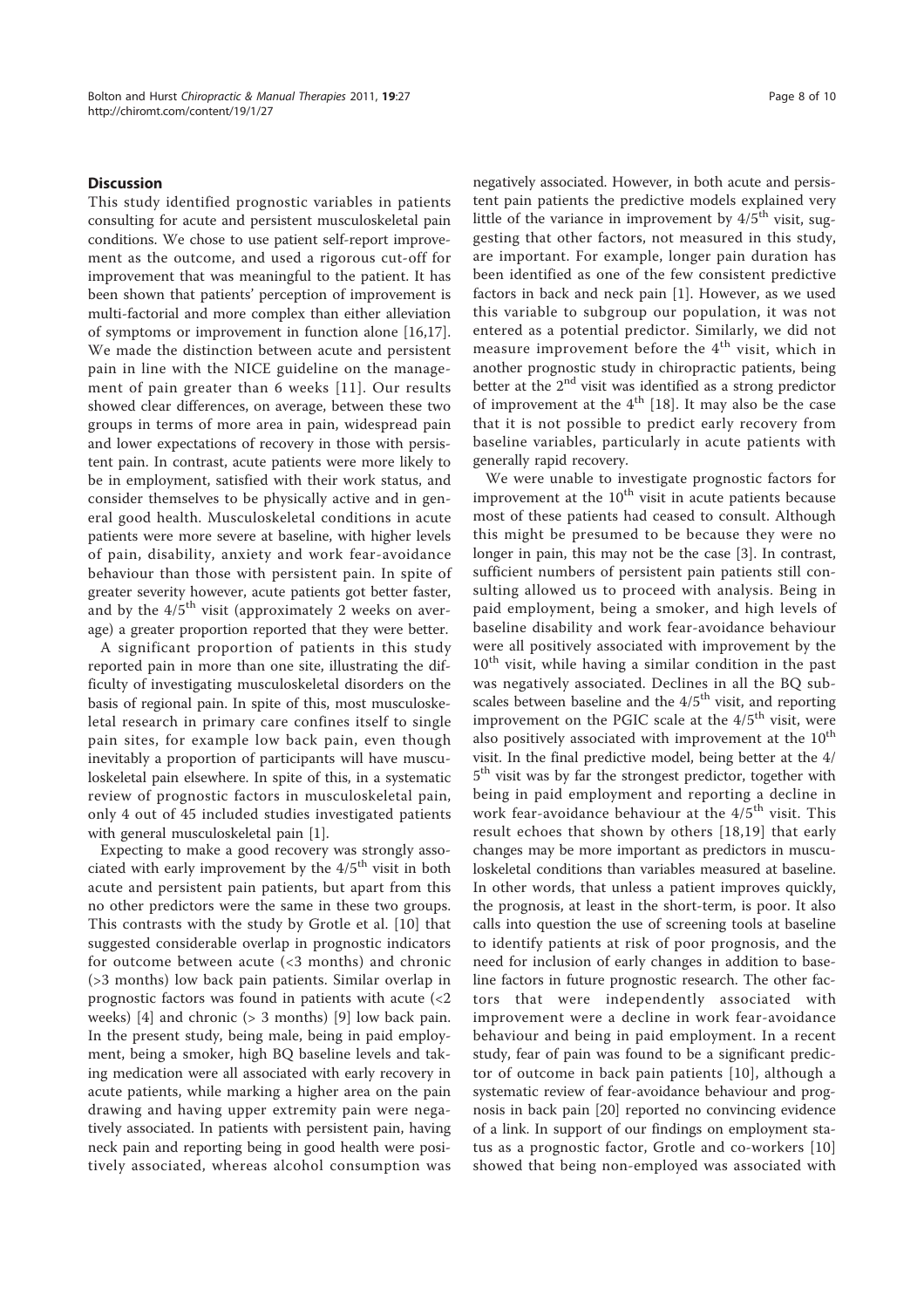long term disability in both acute and chronic low back pain patients. In overall terms, when comparing our findings with the existing literature, it is clear that there remains a lack of consistency in prognostic factors identified between studies, and that identifying useful factors, particularly at baseline, remains a challenge.

This study has several limitations, not least because it was a pragmatic study conducted in real time everyday clinical practice. First, it is restricted to relatively early outcomes (up to seven weeks on average) and in the relatively small proportion of patients that were still consulting. We therefore do not know if the predictive model presented here holds true either in the longer term or in those patients who had stopped consulting. Second, there was no control group, and therefore we are only able to present prognostic factors for the clinical course of these conditions, and not for treatment effects. Third, all variables were self-reported by patients in the chiropractic practice, which may have been subject to reporting bias. Fourth, all patients attended one chiropractic practice, and as such may not be representative either of musculoskeletal patients in general seeking chiropractic care, or of those seeking care from other primary care practitioners. Finally, while it may be considered a strength of the study to include patients with musculoskeletal complaints in general, there still remains the question of why should prognostic factors be common across musculoskeletal pain sites. Many of these conditions share similar characteristics, such as co-morbidities, non-specific aetiologies, recurrent and episodic courses, and prognostic factors such as duration of pain and previous episodes. Nevertheless, clumping these conditions together may be a step too far, or alternatively beg the question as to why not more musculoskeletal research is conducted on this basis.

### Conclusions

Patients with acute musculoskeletal pain consulting a chiropractor were more severe, on average, than those with persistent pain, but more likely to get better quicker. Although a number of variables were associated with a favourable outcome in acute and persistent pain patients by the  $4/5$ <sup>th</sup> visit, the predictive models were weak and we were unsuccessful in identifying baseline variables as predictors of early recovery. In contrast, the model constructed to predict self-reported improvement later on in persistent musculoskeletal pain patients showed good discriminative ability. In this model, reporting improvement at the  $4/5$ <sup>th</sup> visit, a decline in work fear-avoidance behaviour at the  $4/5$ <sup>th</sup> visit and being in paid employment at baseline were all independently associated with improvement at the  $10^{th}$  visit. These results highlight the importance of early recovery in persistent musculoskeletal pain consulters, and the

need to include change variables in addition to baseline variables in future prognostic research.

#### Acknowledgements

The authors wish to thank the chiropractors and staff at Clifton Chiropractic Clinic for their assistance with data collection for this study. No funding was either sought or received.

#### Author details

<sup>1</sup>Anglo-European College of Chiropractic, Parkwood Road, Bournemouth BH5 2DF, UK. <sup>2</sup>Clifton Chiropractic Clinic, 123 Pembroke Road, Clifton BS8 3EU, UK.

#### Authors' contributions

JB and HH conceived and designed the study; HH collected the data; JB and HH analysed and interpreted the data. JB was responsible for the first draft of the manuscript; JB and HH were responsible for revisions and approval of the final manuscript.

### Competing interests

The authors declare that they have no competing interests.

### Received: 5 September 2011 Accepted: 11 November 2011 Published: 11 November 2011

### References

- Mallen CD, Peat G, Thomas E, Dunn KM, Croft PR: Prognostic factors for musculoskeletal pain in primary care: a systematic review. Br J Gen Prac 2007, 57:655-661.
- 2. Foster NE, Hill JC, Hay EM: Subgrouping patients with low back pain in primary care: are we getting any better at it? Man Ther 2011, 16:3-8.
- 3. Croft P, Macfarlane GJ, Papageorgiou AC, Thomas E, Silman AJ: Outcome of low back pain in general practice: a prospective study. BMJ 1998, 316:1356-1359.
- 4. Henshcke N, Maher CG, Refshauge KM, Herbert RD, Cumming RG, Bleasel J, York J, Das A, McAuley JH: Characteristics of patients with acute low back pain presenting to primary care in Australia. Clin J Pain 2009, 25:5-11.
- 5. Hush JM, Lin CC, Michaleff ZA, Verhagen A, Refshauge KM: Prognosis of acute idiopathic neck pain is poor: a systematic review. Arch Phys Med Rehabil 2011, 92:824-829.
- 6. Kent P, Keating JL, Leboeuf-Yde C: Research methods for subgrouping low back pain. BMC Med Res Meth 2010. 10:62.
- 7. Bouter LM, Penniick V, Bombardier C: Cochrane Back Review Group. Spine 2003, 28:1215-1218.
- 8. Moons KGM, Royston P, Vergouwe Y, Grobbee DE, Altman DG: Prognosis and prognostic research: what, why and how? BMJ 2009, 338:1317-1320.
- 9. Costa LC, Maher CG, McAuley JH, Hancock MJ, Herbert RD, Refshauge KM, Henschke N: Prognosis for patients with chronic low back pain: inception cohort study. BMJ 2009, 339:b3829.
- 10. Grotle M, Foster NE, Dunn KM, Croft P: Are prognostic indicators for poor outcome different for acute and chronic low back pain consulters in primary care? Pain 2010, 151:790-797.
- 11. National Institute for Health and Clinical Excellence: Guideline CG 88:Early management of persistent non-specific low back pain. 2009 [http:// guidance.nice.org.uk/CG88].
- 12. Bolton JE, Breen AC: The Bournemouth Questionnaire: a short-form comprehensive outcome measure:I. Psychometric properties in back pain patients. J Manipulative Physiol Ther 1999, 22:503-510.
- 13. Bolton JE, Humphreys BK: The Bournemouth Questionnaire: a short-form comprehensive outcome measure:II. Psychometric properties in neck pain patients. J Manipulative Physiol Ther 2001, 25:141-148.
- 14. Hurst HC, Bolton JE: Assessing the clinical significance of change scores recorded on subjective outcome measures. J Manipulative Physiol Ther 2004, 27:26-35.
- 15. Hosmer DW, Lemeshow S: Applied Logistic Regression. New York, NY: John Wiley;, 2 2000.
- 16. Beaton DE, Tarasuk V, Katz JN, Wright JG, Bombardier C: 'Are you better?' A qualitative study of the meaning of recovery. Arth Care Res 2001, 45:270-279.